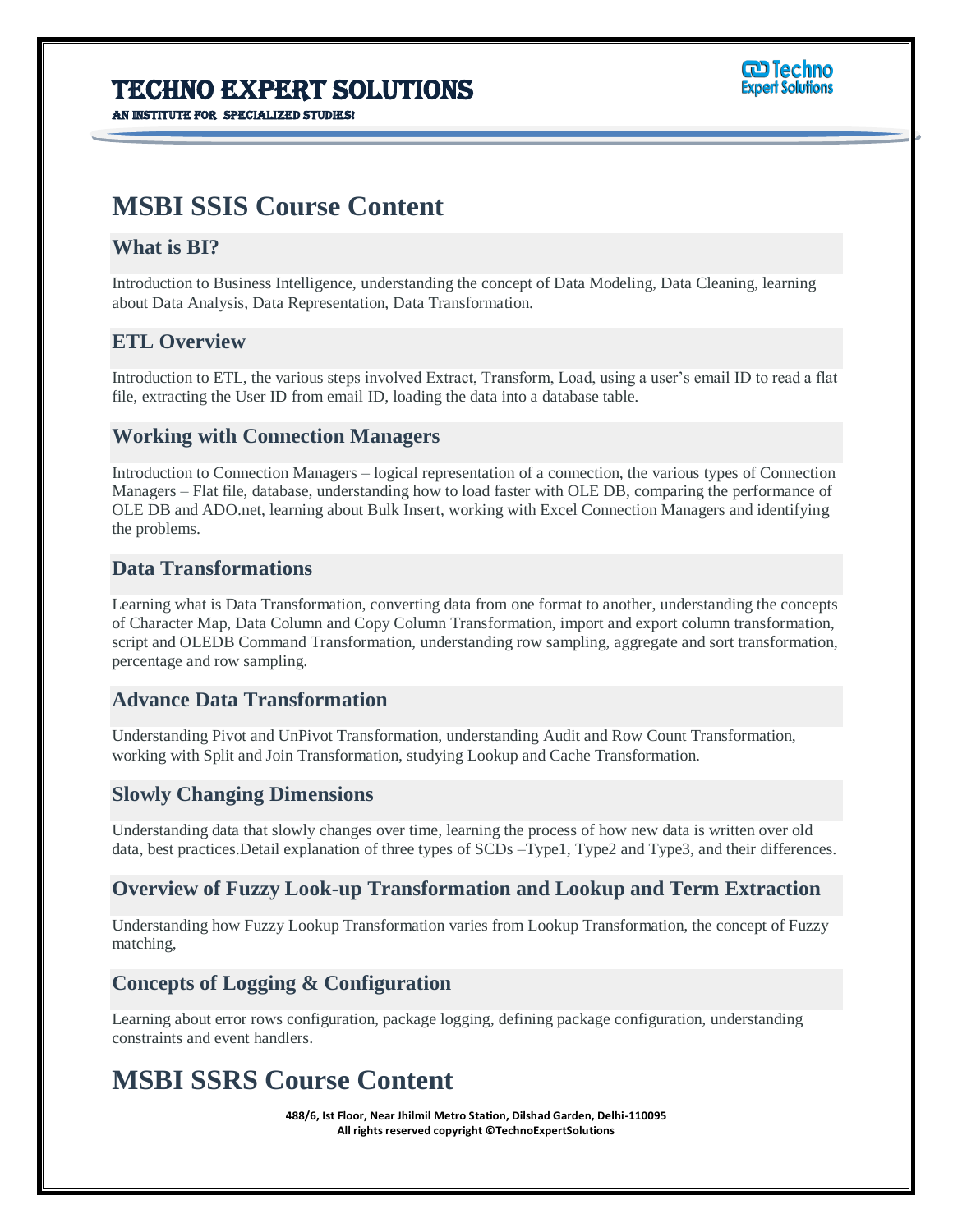

AN INSTITUTE FOR SPECIALIZED STUDIES!

## **Introduction to SSRS**

Get introduced to the SSRS Architecture, components of SSRS Report Building tool, learning about the data flow in different components.

Ī

### **Matrix and Tablix Overview**

Understanding the concepts of Matrix and Tablix, working with Text Box, learning about formatting, row/column grouping, understanding sorting, formatting, concepts of Header, Footer, Totals, Subtotals and Page Breaks.

#### **Parameters and Expression**

Learning about Parameters, filter and visibility expression, understanding drill-through and drill-down, defining variables, custom code.

### **Reports and Charts creation**

Introduction to various aspects of Bar Chart, Line Chart, Combination Chart, Shape Chart, Sub Reports

#### **Dashboard Building**

Learn how to build a Dashboard with Sparklines, Data Bars, Map Charts, Gauge Charts and drilling into reports, the basics of ad hoc reporting.

Data Bar, Sparkline, Indicator, Gauge Chart, Map Chart, Report Drilling, What is Ad hoc reporting?

#### **Reports and Authenticity**

Understanding Report Cache, Authorization, Authentication and Report Snapshot, learning about Subscriptions and Site Security.

# **MSBI SSAS Course Content**

#### **Getting started with SSAS**

Understanding the concept of multidimensional analysis, understanding SSAS Architecture and benefits, learn what is Cube, working with Tables and OLAP databases, understanding the concept of Data Sources, working with Dimension Wizard, understanding Dimension Structure, Attribute Relationships, flexible and rigid relationship.

## **Structures and Processes**

Learning about Process Dimension, the Process database, creation of Cube, understanding Cube Structure, Cube browsing, defining the various categories, Product Key and Customer Key, Column Naming, processing and deploying a Cube, Report creation with a Cube.

## **Type of Database Relationship**

**488/6, Ist Floor, Near Jhilmil Metro Station, Dilshad Garden, Delhi-110095 All rights reserved copyright ©TechnoExpertSolutions**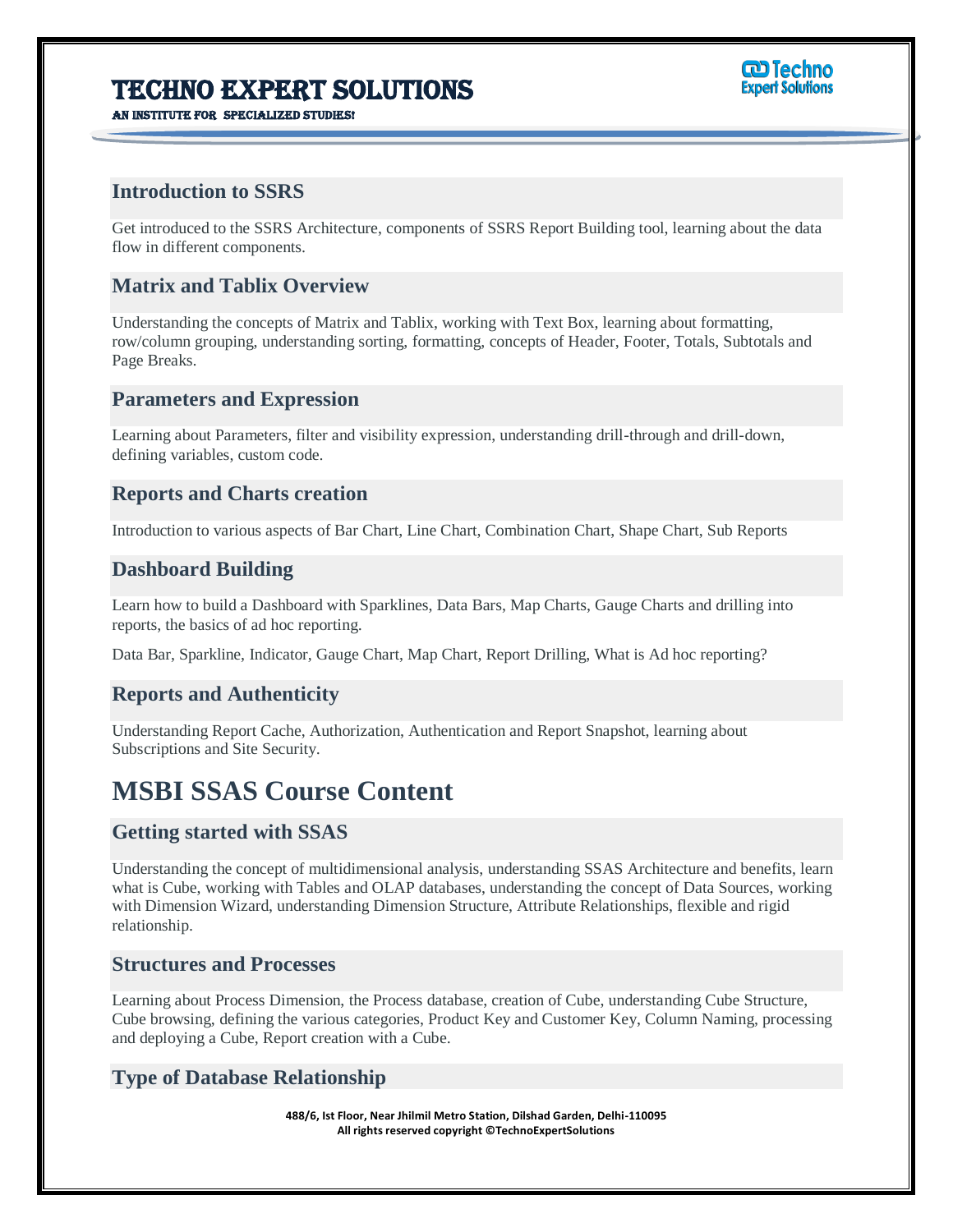AN INSTITUTE FOR SPECIALIZED STUDIES!

Understanding Data Dimensions and its importance, the various relationships, regular, referenced, many to many, fact, working on Data Partitions, and Data Aggregations.

Ī

## **SSAS Cube**

Learning about SSAS Cube, the various types of Cubes, the scope of Cube and comparison with Data Warehouse.

### **Cube: Operations & Limitations**

The various operations on Cube, the limitations of OLAP Cubes, the architecture of in-memory analytics and its advantages.

### **Cube and In-memory Analytics**

Deploying cube with existing data warehouse capabilities to get self-service business intelligence, understanding how in-memory analytics works.

#### **Data Source View**

Logical model of the schema used by the Cube, components of Cube, understanding Named Queries and Relationships.

#### **Dimensions**

An overview of the Dimensions concept, describing the Attributes and Attributes Hierarchies, understanding Key/Value Pairs, Metadata Reload, logical keys and role-based dimensions.

#### **Measures & Features of Cube**

Understanding the Measure of Cube, analyzing the Measure, exploring the relationship between Measure and Measure Group, Cube features and Dimension usage.

#### **Measures and Features of Cube Cont.**

Working with Cube Measures, deploying analytics, understanding the Key Performance Indicators, deploying actions and drill-through actions on data, working on data partitions, aggregations, translations and perspectives.

#### **Working with MDX**

Understanding Multidimensional Expressions language, working with MDX queries for data retrieval, working with Clause, Set, Tuple, Filter condition in MDX.

### **Functions of MDX**

Learning about MDX hierarchies, the functions used in MDX, Ancestor, Ascendant and Descendant function, performing data orderin

> **488/6, Ist Floor, Near Jhilmil Metro Station, Dilshad Garden, Delhi-110095 All rights reserved copyright ©TechnoExpertSolutions**